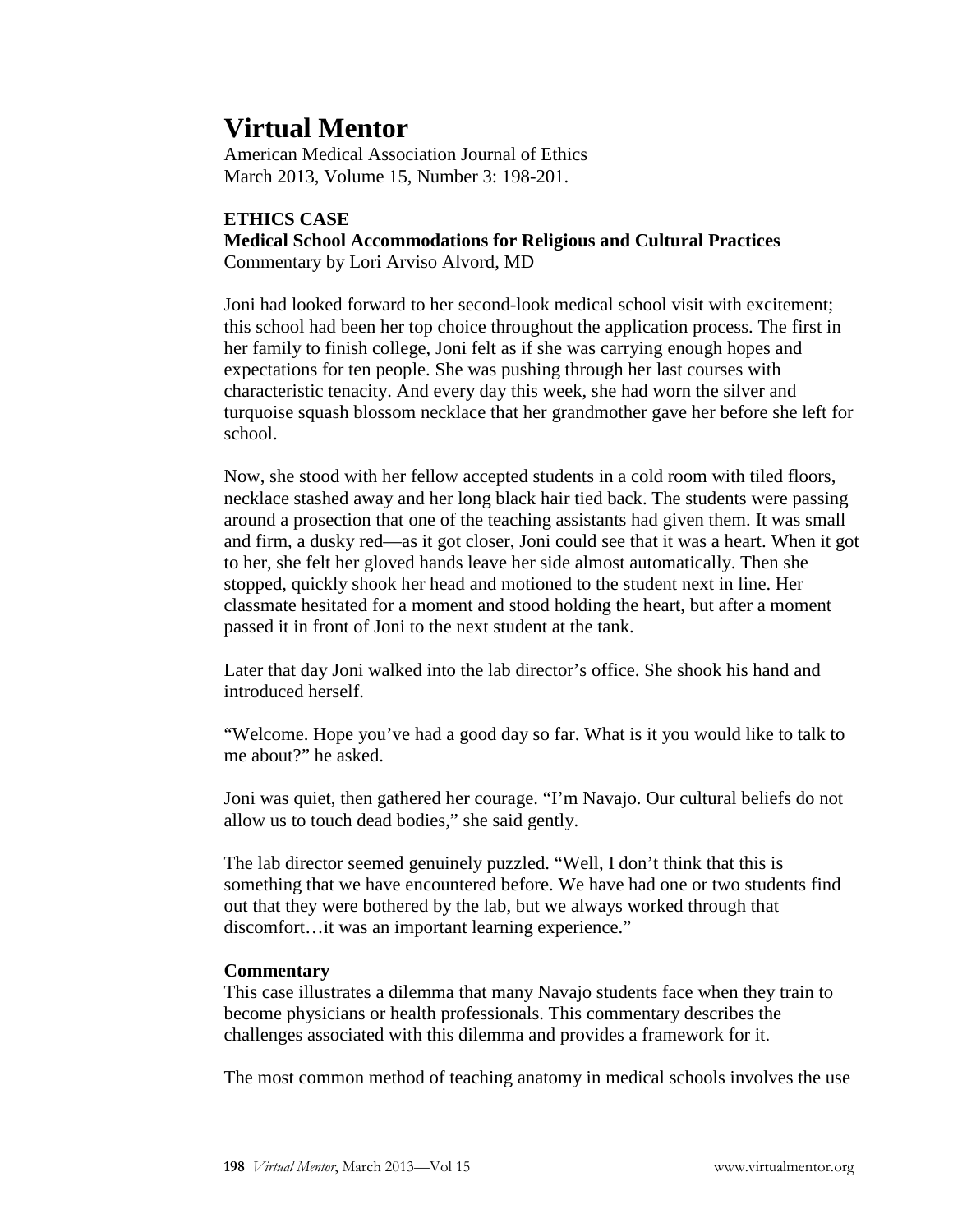and dissection of human cadavers. Navajo students from families that still retain traditional practices will find it disturbing to handle cadavers. It is said that spirits are present near the bodies, and that the evil, or negative part of a person stays with the body. Some will also have difficulty being in places where death resides, and some will be unable to participate because of their beliefs. Clearly, this scenario raises difficulties for the student and the instructor as well as for the school. How does the student continue with her training without violating the beliefs of her culture? Does this constitute a conscience- based objection (CBE)? Is her request a reasonable one?

Most discussions of conscientious objections in medicine have focused on issues such as animal rights, abortion, family planning, and other matters based on an individual's religion. For the case in question, the student's objection is similar to an objection on the basis of religion; in the Navajo worldview, culture and religion are tightly intertwined, making this a conscience-based objection. The practice of using cadavers is in direct opposition to traditional Navajo cultural and religious beliefs that dead bodies should not be handled.

This dilemma has prevented some Navajo students from attending medical school because they would not be able to touch a cadaver. They may be unaware that there are alternative ways to teach anatomy without using cadavers, and they do not expect that anyone (who is not Native) would make an effort to understand their culture and beliefs. The history of interactions between western civilizations and indigenous cultures has only recently attained a level of tolerance and inclusion.

A denial of this student's request would force the student to make a choice between giving up pursuing her profession and violating the rules she lives by. Navajo students who make the choice to handle a cadaver may find themselves facing significant psychological struggles, at the very time when their energy is needed to focus on their classes. At a more subtle level, students will find it difficult to be fully themselves.

Students from many minority communities may experience daily challenges related to the cognitive dissonance associated with navigating multiple cultures at the same time. Mark Wicclair writes that "denying students' requests for CBEs fails to respect, and threatens to undermine, their moral integrity, and that respect for persons requires respect for moral integrity...[and] maintaining moral integrity requires adherence to a person's core ethical beliefs—beliefs that in part define one's identity or self-conception, and its loss can be experienced as self-betrayal and diminished self-respect" [1].

When schools refuse to accommodate Navajo students, it presents a real barrier to their entering the profession of medicine and to furthering the school's, and the profession's, diversity. Wicclair also states that a policy of categorically refusing all requests for CBEs can undermine the goal of maintaining a diverse student population, and thereby may present a barrier to achieving diversity in the medical profession [1].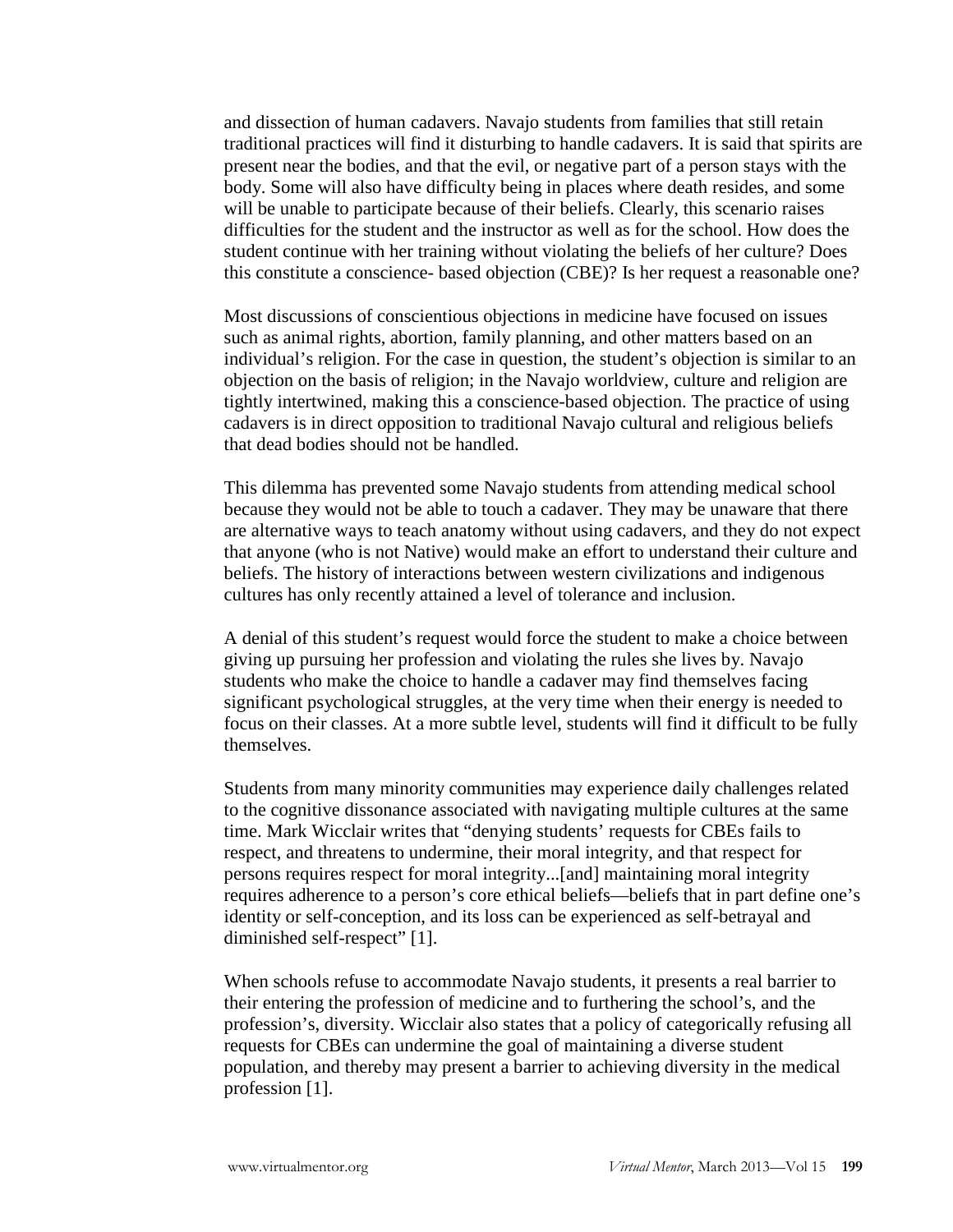It is quite possible that some faculty and administrators in academic medicine may not be willing to provide accommodations for Navajo students and the use of cadavers. They may be inclined to consciously or subconsciously discount the beliefs of people from indigenous tribes. Historically, there has been a moral superiority exhibited by western civilizations toward indigenous tribes, and traces of it remain. But there may have been very rational reasons for tribes to choose to avoid cadavers. Death is associated with disease, and disease is sometimes contagious. Smallpox and measles were intentionally transmitted to Native American tribes, shortly after contact, when colonists realized that American tribes did not have immunity to these illnesses. During such times, any possible vector may have been avoided.

It is also worth noting that each culture has beliefs and customs that may seem strange to others. Imagine the reaction if medical schools were to decide to routinely have classes on Saturdays and Sundays. How many students from dominant cultures would we lose? Imagine the reaction if winter break did not coincide with the Christmas holiday. And American culture has other traditions that are such an integral part of our consciousness they are never questioned. We never question the fact that men wear strips of cloth that wrap around their necks and hang down their chests as formal dress. Or that it is 'normal' for women to pierce their ears, but to pierce any other part of the body is still seen by many as counterculture symbol. I raise these parallels to illustrate that culture is woven into everything we do, and what is normal is a matter of perspective. The Navajo avoidance of cadavers is at the far end of a continuum and yet it isn't—it is extremely uncomfortable for most people to touch a cadaver.

In recent years, there has been a shift in some medical schools, away from the use of cadavers toward other methods of teaching anatomy, primarily due to the difficulty and expense of obtaining and keeping cadavers [2]. Some have argued that nothing can replace the dissection of a cadaver in the teaching of anatomy, but it does appear that medical schools vary in their approach. Some medical schools have already made the decision that anatomy can be taught without cadavers. This indicates that not all in the medical profession believe that cadavers are required to teach anatomy.

The University of Arizona has a long history of working to provide an environment that accommodates Navajo students. Arizona College of Medicine - Tucson faculty, including Jack Knolte, MD, and Carlos Gonzales, MD, have worked to minimize exposure to cadavers and even to arrange for Navajo ceremonies for cleansing and purification for students. Navajo students applying to medical school might benefit from knowing which schools do not use cadavers or, if they do, will work to accommodate them.